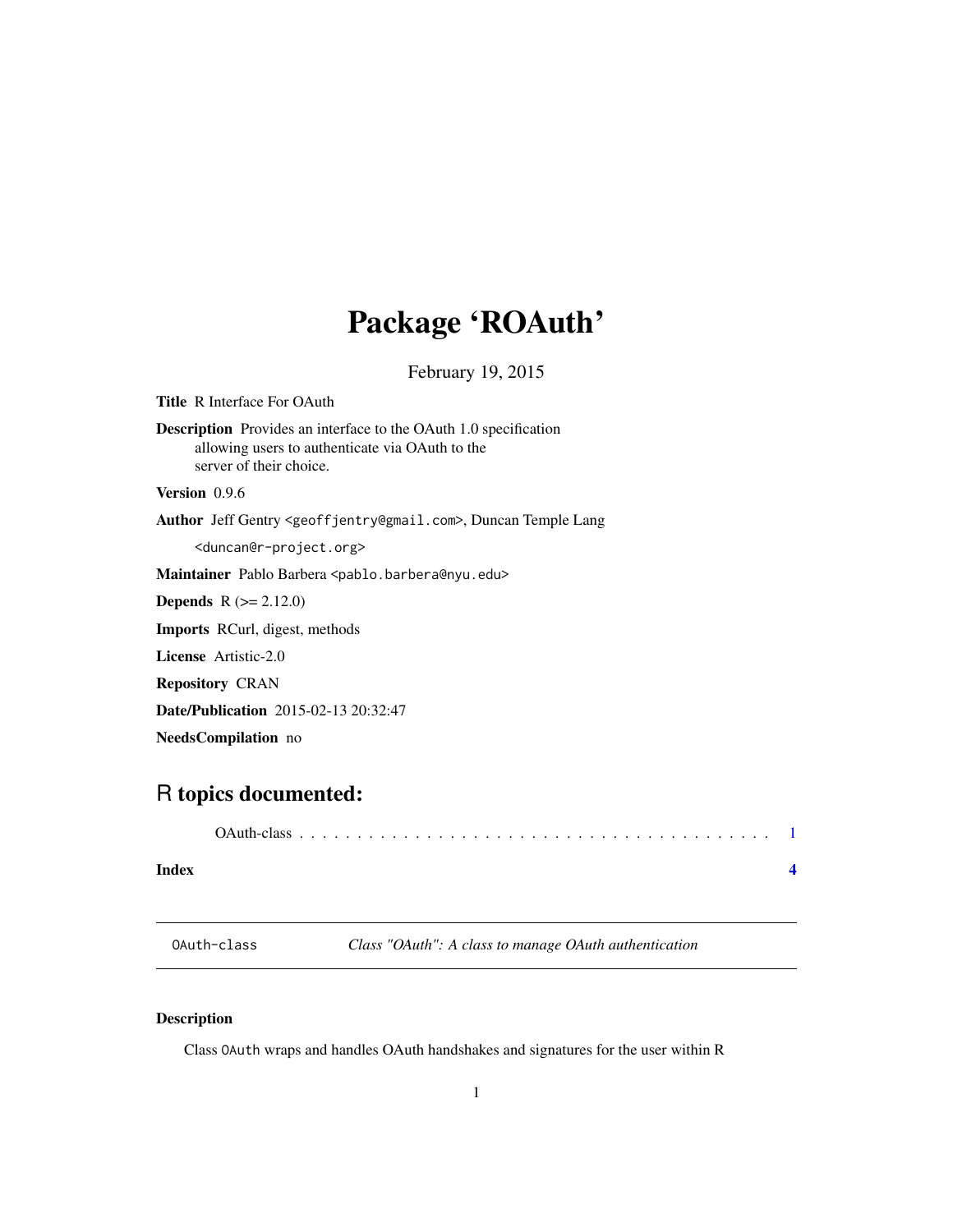#### <span id="page-1-0"></span>Details

The OAuth class is currently implemented as a reference class. An instance of a generator for this class is provided as a convenience to the user as it is configured to handle most standard cases. To access this generator, use the object OAuthFactory. See the examples section below for an example of how to instantiate an object of class OAuth.

In almost all cases, saving an OAuth object after handshake and loading it into future sessions will allow it to remain authorized without needing any manual intervention that might have been performed initially, such as the PIN step with Twitter authentication. Use the function save to save the credential object to a file and then load in another R session to bring it back in - there should be no reason to undergo another handshake by doing this.

The needsVerifier argument is optional and defaults to TRUE. In almost all cases, the default should be used, the option is primarily provided to enable the examples as the keys provided by the examples are already signed. If you feel that you're in a situation where this should be set to FALSE, it's best to double check this.

The signMethod to the handshake method tells the system which OAuth signature hash to use, one of HMAC for HMAC-SHA1 (default), RSA for RSA-SHA1 (not implemented), or text for plaintext.

The customHeader argument to OAuthRequest can be used to pass additional HTTP header commands to the underlying request.

The curl arguments can be used to provide a custom curl header, defaulting to a generic getCurlHandle call.

#### Fields

consumerKey: The consumer key provided by your application

consumerSecret: The consumer secret provided by your application

needsVerifier: Whether or not this OAuth needs the verification step. Defaults to TRUE

handshakeComplete: Whether or not the handshaking was successfully completed

requestURL: The URL provided for retrieving request tokens

authURL: The URL provided for authorization/verification purposes

accessURL: The URL provided for retrieving access tokens

oauthKey: For internal use

oauthSecret: For internal use

verifier: For internal use

signMethod: For internal use

#### **Methods**

handshake(signMethod='HMAC', curl=getCurlHandle(), browseUrl=TRUE, ...): Performs an OAuth handshake using the information provided. If browseUrl is TRUE, the [browseURL](#page-0-1) function will be called on the authentication URL

isVerified(): Returns the current verification status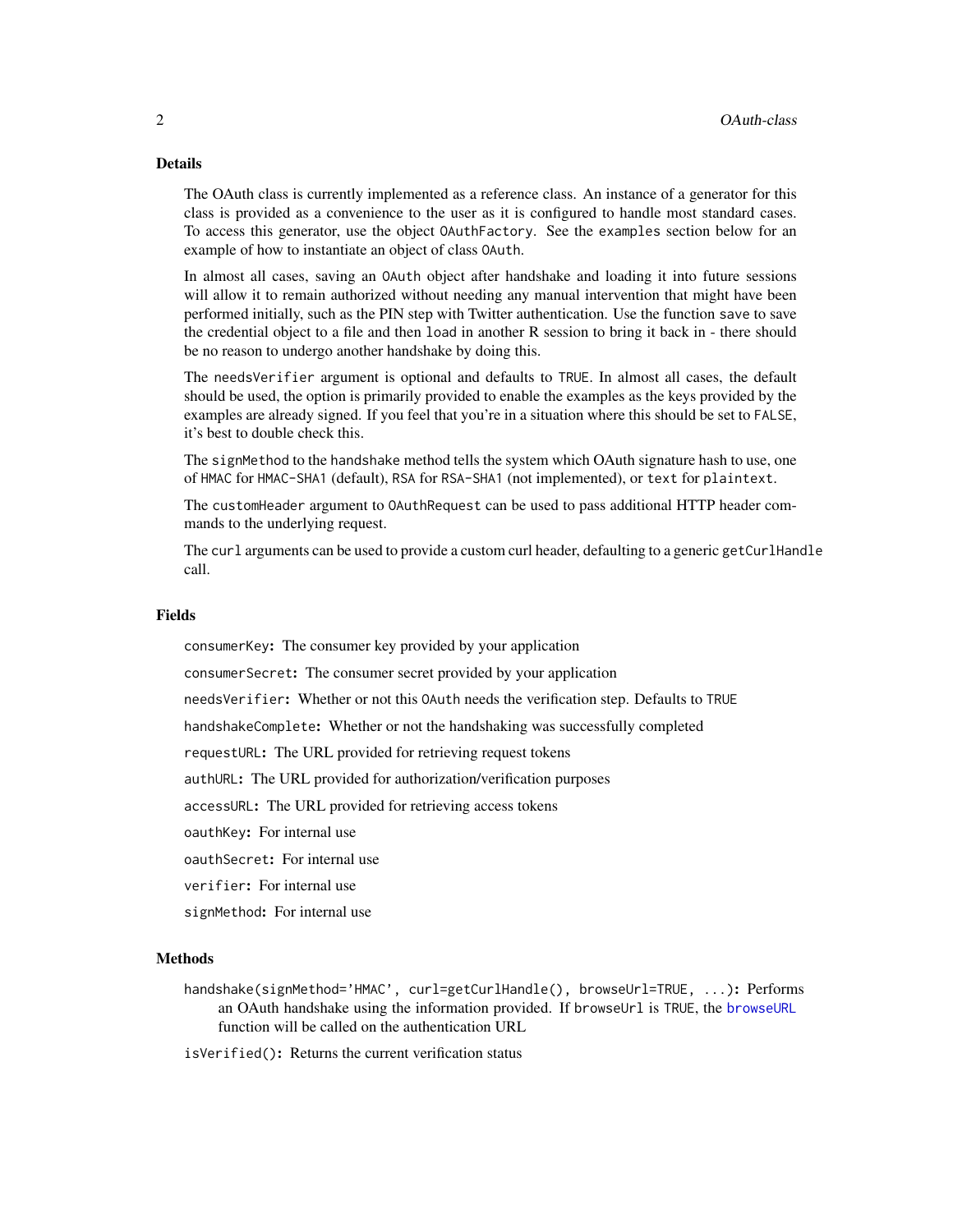<span id="page-2-0"></span>OAuthRequest(URL, params=character(), method="GET", customHeader=NULL, curl=getCurlHandle(), ...): Will sign the URL provided and make an HTTP request using either POST or GET, determined by method, defaulting to GET. NOTE: The URL argument will be run through [URLencode](#page-0-1), so doing this step beforehand might lead to bad behavior!

```
initialize(needsVerifier, ...): For internal use
```
#### Extends

All reference classes extend and inherit methods from ["envRefClass"](#page-0-1).

#### Author(s)

Jeff Gentry

#### References

liboauth: http://liboauth.sourceforge.net/

#### See Also

[setRefClass](#page-0-1)

#### Examples

```
## This example uses a test case from liboauth and the
 ## keys are already pre-signed. This is an example of
 ## one of the few times \code{needsVerifier} would be \code{FALSE}.
## Not run:
 reqURL <- "http://term.ie/oauth/example/request_token.php"
 accessURL <- "http://term.ie/oauth/example/access_token.php"
 authURL <- "NORMALLY YOU NEED THIS"
 cKey <- "key"
 cSecret <- "secret"
 testURL <- "http://term.ie/oauth/example/echo_api.php?method=foo bar"
 credentials <- OAuthFactory$new(consumerKey=cKey,
                                 consumerSecret=cSecret,
                                 requestURL=reqURL,
 accessURL=accessURL,
 authURL=authURL,
                                 needsVerifier=FALSE)
 credentials$handshake()
 ## the GET isn't strictly necessary as that's the default
 credentials$OAuthRequest(testURL, "GET")
```
## End(Not run)